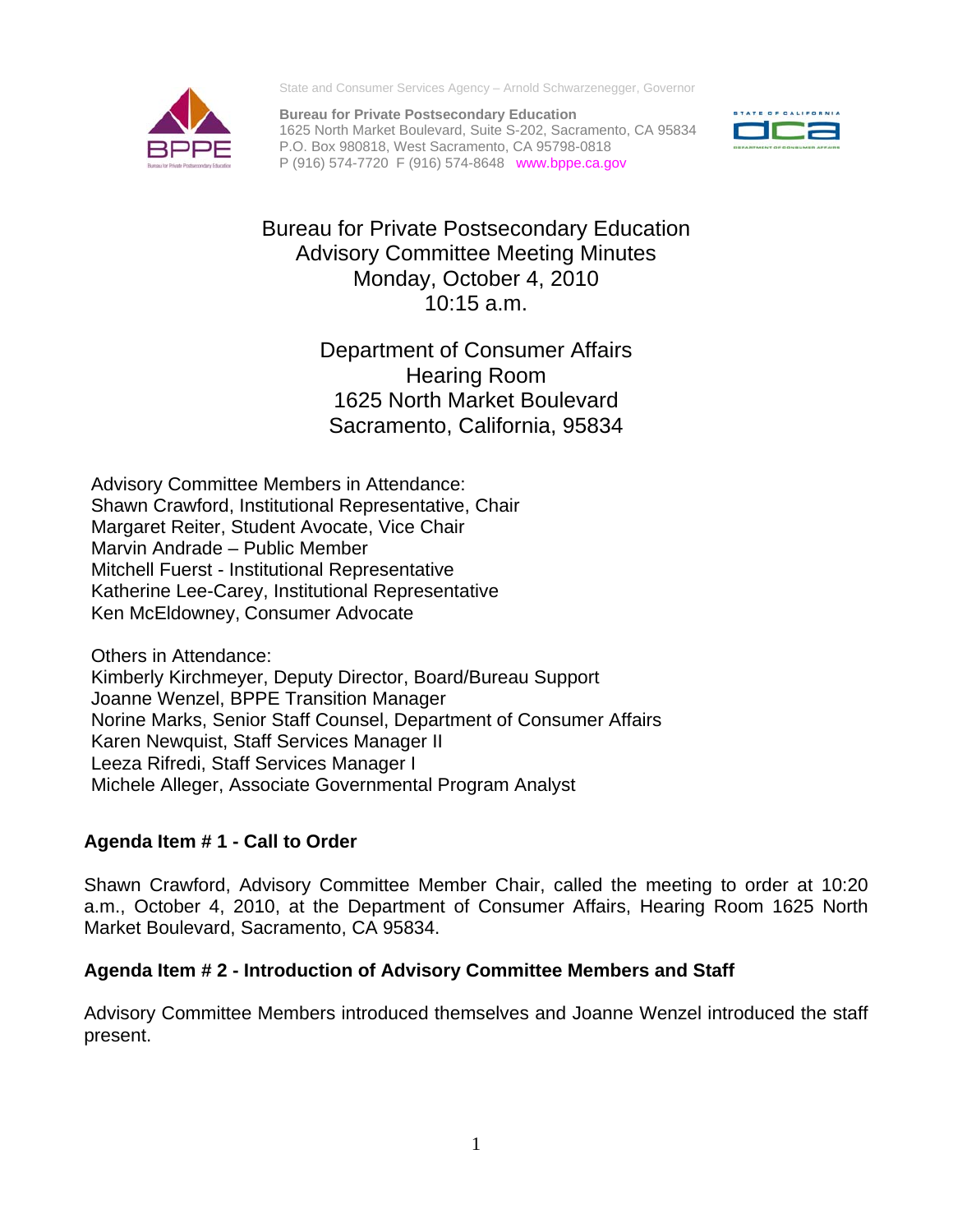### **Agenda Item # 3 – Director's Report**

Kimberly Kirchmeyer, Deputy Director, Boards/Bureau Support, presented the Director's Report on behalf of Brian Stiger, reported that on August 31, 2010, the Governor ordered a hiring freeze and explained the exemption process as an alternative to the hiring freeze. She also reported that the Department of Consumer Affairs (DCA) submitted a hiring freeze exemption request for the Bureau for Private Postsecondary Education (Bureau). Ms. Kirchmeyer also provided a brief overview of the BreeZe project and how the lack of a budget was affecting DCA and the Bureau.

### **Agenda Item # 4 – Opening Remarks**

No opening remarks were provided.

### **Agenda Item # 5 – Bureau Update**

Ms. Wenzel reported that the Bureau has approximately 975 applications pending, and that some of the applications are pending from the former Bureau. There are approximately 150 complaints pending. In addition, Ms. Wenzel reported that the Bureau is scheduled to move the first week of November.

### **Agenda Item # 6 – Regulatory Update**

Ms. Wenzel reported that the Bureau currently has three regulatory packages in process. The first package re-adoption of Emergency Regulations, and the second package Notice to Comply & Disciplinary Guidelines are in the final stages of completion. The third package is the Citation and Fine, Emergency Decisions, the public hearing will be held today.

### **Agenda Item # 7 – Approval of Minutes for August 23, 2010, Advisory Committee Meeting**

M – Katherine Lee-Carey; and S – Mitchell Fuerst; A - Marvin Andrade; and carried unanimously to adopt the Advisory Committee Meeting Minutes.

### **Regulation Hearing**

10:43 a.m. Regulation Hearing – Citations and Fines; Annual Reports; Method for Obtaining Date; Compliance Visits, Emergency Decisions – proposed language to add sections 74112, 75020, 75030, 75040, 75050, and 75150, and to amend section 74110, of Title 5, California Code of Regulations.

No public comment was received at the hearing.

At 10:45 a.m., Ms. Wenzel closed the hearing.